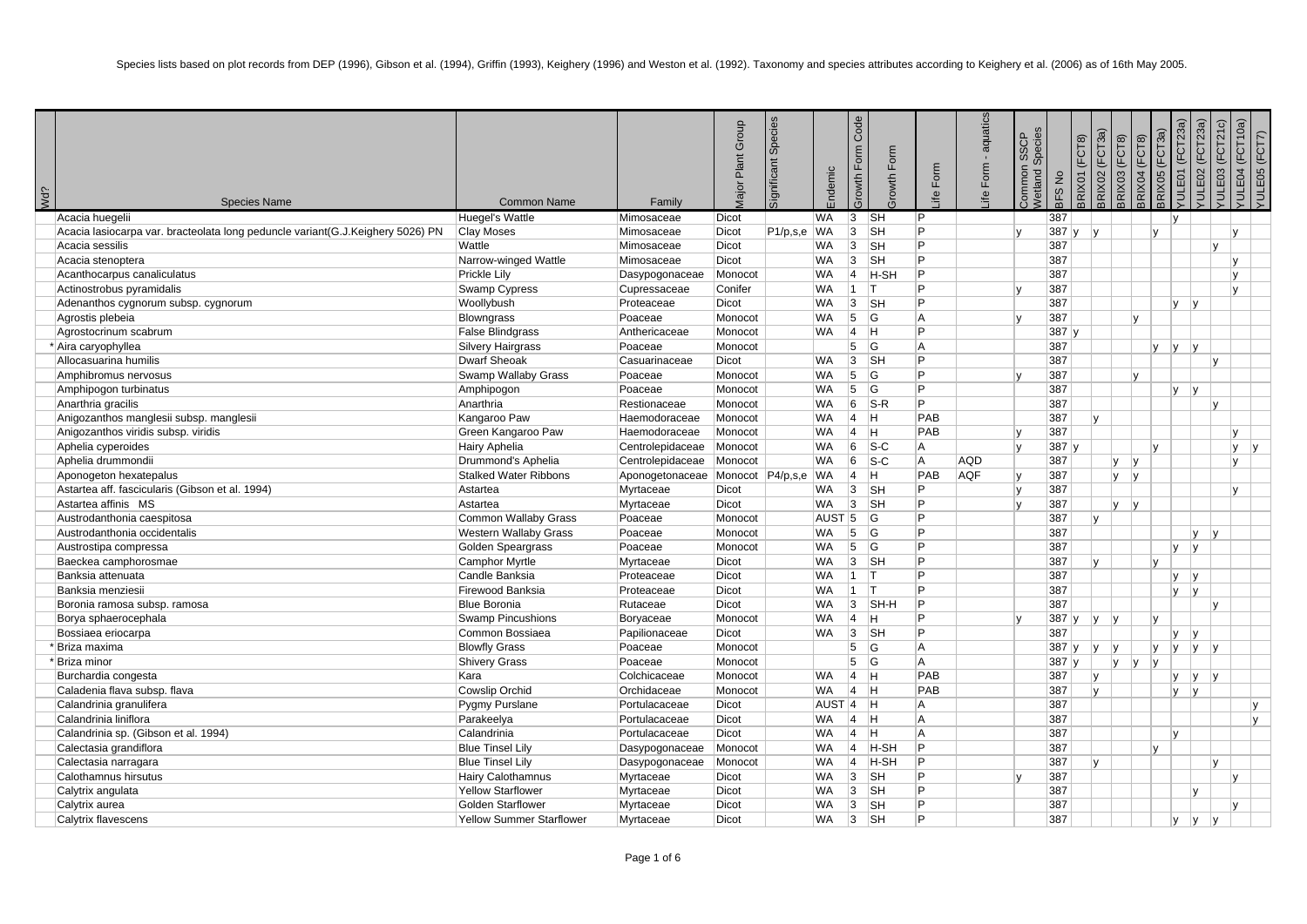| Wd? | <b>Species Name</b>                           | <b>Common Name</b>         | Family           | Plant Group<br>lajor I | Species<br>Significant | Endemic             | Code<br>orm<br>щ<br>Growth | rowth Form                | Form<br>$\overline{e}$ | aquatics<br>ife Form | Species<br>SSCP<br>Common<br>/etland | <b>BFSNo</b> | 3RIX02 (FCT3a)<br>3RIX01 (FCT8) | BRIX03 (FCT8) | <b>BRIX04 (FCT8)</b> | 'ULE01 (FCT23a)<br>$\overline{3a}$<br><b>TOL</b><br>BRIX05 | /ULE02 (FCT23a) | E03 (FCT21c)<br>$\equiv$ | /ULE04 (FCT10a)<br>(FCT7)<br>E05<br>$\overline{a}$ |
|-----|-----------------------------------------------|----------------------------|------------------|------------------------|------------------------|---------------------|----------------------------|---------------------------|------------------------|----------------------|--------------------------------------|--------------|---------------------------------|---------------|----------------------|------------------------------------------------------------|-----------------|--------------------------|----------------------------------------------------|
|     | Cassytha glabella                             | Dodder Laurel              | Lauraceae        | <b>Dicot</b>           |                        | <b>WA</b>           | $\vert 4 \vert$            | $H$ (CL)                  | P-PAR                  |                      |                                      | 387          | $\mathbf{v}$                    |               |                      | l y                                                        |                 |                          |                                                    |
|     | Centrolepis aristata                          | <b>Pointed Centrolepis</b> | Centrolepidaceae | Monocot                |                        | AUST <sup>6</sup>   |                            | $ S-C $                   | A                      |                      |                                      | 387          |                                 | V             |                      | y<br> v                                                    |                 |                          | y <br>lv.                                          |
|     | Centrolepis drummondiana                      | Sand Centrolepis           | Centrolepidaceae | Monocot                |                        | AUST <sub>6</sub>   |                            | $ S-C $                   | A                      |                      |                                      | 387          |                                 |               |                      | V                                                          | <b>y</b>        | y                        | l V<br> y                                          |
|     | Chaetanthus aristatus                         | Chaetanthus                | Restionaceae     | Monocot                |                        |                     | 6                          | $S-R$                     | P.                     |                      |                                      | 387          |                                 |               |                      |                                                            |                 |                          | $\mathsf{v}$<br> V                                 |
|     | Chamaescilla corymbosa var. corymbosa         | <b>Blue Squill</b>         | Anthericaceae    | Monocot                |                        |                     | 4                          | H                         | PAB                    |                      |                                      | 387          |                                 |               |                      |                                                            |                 | ١v                       |                                                    |
|     | Chordifex sinuosus MS                         | Chordifex                  | Restionaceae     | Monocot                |                        |                     | 6                          | $S-R$                     | P.                     |                      |                                      | 387          |                                 |               |                      |                                                            |                 | lv.                      |                                                    |
|     | Chorizandra enodis                            | <b>Black Bristlerush</b>   | Cyperaceae       | Monocot                |                        | $AUST$ 6            |                            | $ S-C $                   | P                      |                      |                                      | 387 y        |                                 | v             |                      |                                                            |                 |                          |                                                    |
|     | <sup>*</sup> Cicendia filiformis              | Cicendia                   | Gentianaceae     | Dicot                  |                        |                     | 4                          | H.                        | A                      |                      |                                      | 387 y        |                                 |               | $ y $ $ y $          |                                                            |                 |                          |                                                    |
|     | Comesperma calymega                           | <b>Blue Comesperma</b>     | Polygalaceae     | Dicot                  |                        | AUST 3              |                            | SH-H                      | P                      |                      |                                      | 387          | IV.                             |               |                      |                                                            |                 |                          |                                                    |
|     | Conospermum aff. undulatum (BJ Keighery 2455) | Smokebush                  | Proteaceae       | Dicot                  |                        | <b>WA</b>           | 3                          | <b>SH</b>                 | P                      |                      |                                      | 387          |                                 |               |                      |                                                            |                 | IV.                      |                                                    |
|     | Conospermum stoechadis subsp. stoechadis      | Common Smokebush           | Proteaceae       | Dicot                  |                        | <b>WA</b>           | 3                          | <b>SH</b>                 | Þ                      |                      |                                      | 387          |                                 |               |                      |                                                            |                 | IV.                      |                                                    |
|     | Conostephium pendulum                         | Pearlflower                | Epacridaceae     | Dicot                  |                        | <b>WA</b>           | 3                          | <b>SH</b>                 | P                      |                      |                                      | 387          |                                 |               |                      |                                                            | $ v $ $ v $     |                          |                                                    |
|     | Conostylis festucacea subsp. festucacea       | Conostylis                 | Haemodoraceae    | Monocot                |                        | <b>WA</b>           | $\vert$ 4                  | H                         | Þ                      |                      |                                      | 387 y        |                                 |               |                      |                                                            |                 |                          |                                                    |
|     | Conostylis juncea                             | Conostylis                 | Haemodoraceae    | Monocot                |                        | <b>WA</b>           | $ 4 $ H                    |                           | Þ                      |                      |                                      | 387          |                                 |               |                      |                                                            | $V$ $V$         |                          |                                                    |
|     | Conostylis setigera subsp. setigera           | Conostylis                 | Haemodoraceae    | Monocot                |                        | <b>WA</b>           | $ 4 $ H                    |                           | Þ                      |                      |                                      | 387          |                                 |               |                      | Iv.                                                        |                 | $\mathsf{v}$             |                                                    |
|     | Cotula coronopifolia                          | Waterbuttons               | Asteraceae       | Dicot                  |                        | AUST <sub>4</sub> H |                            |                           | A/P                    | AQE/AQD              |                                      | 387          |                                 |               |                      |                                                            |                 |                          | l V                                                |
|     | Crassula colorata var. colorata               | Dense Stonecrop            | Crassulaceae     | Dicot                  |                        | AUST <sub>4</sub>   |                            | H                         | A                      |                      |                                      | 387          |                                 |               |                      |                                                            | $ v $ $ v $     |                          |                                                    |
|     | Cyathochaeta avenacea                         | Cyathochaeta               | Cyperaceae       | Monocot                |                        | <b>WA</b>           | 6                          | $ S-C $                   | P                      |                      |                                      | 387 y        |                                 | V             |                      | ly.                                                        |                 |                          |                                                    |
|     | Cyathochaeta equitans                         | Cyathochaeta               | Cyperaceae       | Monocot r.s            |                        | WA                  | 6                          | $S-C$                     | Þ                      |                      |                                      | 387          |                                 |               |                      |                                                            |                 | ۱v                       |                                                    |
|     | <sup>*</sup> Cyperus tenellus                 | <b>Tiny Flat Sedge</b>     | Cyperaceae       | Monocot                |                        |                     | 6                          | $ S-C $                   | Þ                      |                      |                                      | 387y         |                                 | V             | v                    |                                                            |                 |                          | $\mathsf{v}$                                       |
|     | Dampiera linearis                             | Dampiera                   | Goodeniaceae     | Dicot                  |                        | <b>WA</b>           | $\vert$ 4                  | H-SH                      | Þ                      |                      |                                      | 387          | v                               |               |                      | ly.<br> V                                                  | ly.             | V                        |                                                    |
|     | Dasypogon bromeliifolius                      | Pineapple Bush             | Dasypogonaceae   | Monocot                |                        | <b>WA</b>           | 3                          | SH-H                      | Þ                      |                      |                                      | 387          |                                 |               |                      |                                                            | V               |                          |                                                    |
|     | Daviesia physodes                             | Daviesia                   | Papilionaceae    | Dicot                  |                        | <b>WA</b>           | 3                          | <b>SH</b>                 | Þ                      |                      |                                      | 387          | ly.                             |               |                      |                                                            |                 |                          |                                                    |
|     | Desmocladus fasciculatus                      | Desmocladus                | Restionaceae     | Monocot                |                        |                     | 6                          | $S-R$                     | P                      |                      |                                      | 387          | V                               |               |                      | ly.                                                        |                 | ۱v                       |                                                    |
|     | Desmocladus flexuosus                         | Desmocladus                | Restionaceae     | Monocot                |                        |                     | 6                          | $ S-R $                   | Þ                      |                      |                                      | 387          |                                 |               |                      |                                                            | v               |                          |                                                    |
|     | Diuris laxiflora                              | <b>Bee Orchid</b>          | Orchidaceae      | Monocot                |                        | <b>WA</b>           | $ 4\rangle$                | <b>H</b>                  | PAB                    |                      |                                      | 387y         |                                 |               |                      |                                                            |                 |                          | y                                                  |
|     | Drosera erythrorhiza subsp. erythrorhiza      | <b>Red Ink Sundew</b>      | Droseraceae      | Dicot                  |                        | <b>WA</b>           | $\vert$ 4                  | H                         | PAB                    |                      |                                      | 387          |                                 |               |                      |                                                            | $y \mid y$      | V                        | l y                                                |
|     | Drosera gigantea subsp. gigantea              | <b>Giant Sundew</b>        | Droseraceae      | Dicot                  |                        | <b>WA</b>           | $\vert 4 \vert$ H          |                           | PAB                    |                      |                                      | 387          |                                 |               |                      |                                                            |                 |                          | v                                                  |
|     | Drosera glanduligera                          | Sundew                     | Droseraceae      | Dicot                  |                        | $AUST$  4  H        |                            |                           | A                      |                      |                                      | 387          |                                 |               |                      |                                                            |                 |                          |                                                    |
|     | Drosera menziesii subsp. menziesii            | Menzies' Rainbow           | Droseraceae      | Dicot                  |                        | <b>WA</b>           | $ 4 $ H                    |                           | PAB                    |                      |                                      | 387y         |                                 | V             |                      | $\mathsf{v}$                                               |                 |                          | v<br> y                                            |
|     | Drosera menziesii subsp. penicillaris         | <b>Menzies' Rainbow</b>    | Droseraceae      | Dicot                  |                        | <b>WA</b>           | $\vert$ 4                  | H                         | PAB                    |                      |                                      | 387          | $\mathsf{v}$                    |               |                      | $\mathsf{v}$                                               | V               | IV.                      |                                                    |
|     | Drosera stolonifera subsp. porrecta           | Sundew                     | Droseraceae      | Dicot                  |                        | <b>WA</b>           | $\vert 4 \vert$            | -lH                       | PAB                    |                      |                                      | 387          |                                 |               |                      |                                                            |                 | ١v                       |                                                    |
|     | Dryandra lindleyana                           | Couch Honeypot             | Proteaceae       | Dicot                  |                        | <b>WA</b>           | 3                          | SH(PR)                    | $\mathsf{P}$           |                      |                                      | 387          | v                               |               |                      | V                                                          |                 | IV.                      |                                                    |
|     | Ehrharta calycina                             | Perennial Veldtgrass       | Poaceae          | Monocot                |                        |                     | 5                          | <b>G</b>                  | P                      |                      |                                      | 387          |                                 |               |                      | V<br> V                                                    | $\mathbf v$     |                          |                                                    |
|     | * Ehrharta longiflora                         | Annual Veldtgrass          | Poaceae          | Monocot                |                        |                     | 5                          | <sup> </sup> G            | A                      |                      |                                      | 387          |                                 |               |                      | ۱v                                                         |                 |                          |                                                    |
|     | Eremaea pauciflora var. pauciflora            | Sandplain Eremaea          | Myrtaceae        | Dicot                  |                        | <b>WA</b>           | 3                          | <b>SH</b>                 | Þ                      |                      |                                      | 387          |                                 |               |                      | V                                                          | V               | V                        |                                                    |
|     | Eryngium pinnatifidum subsp. palustre MS      | Swamp Devil                | Apiaceae         | Dicot                  | p, s                   | <b>WA</b>           | $\vert$ 4                  | -lH                       | PAB                    |                      |                                      | 387          | v                               |               | lv.                  |                                                            |                 |                          |                                                    |
|     | Eucalyptus calophylla                         | Marri                      | Myrtaceae        | Dicot                  |                        | <b>WA</b>           | $1$ T                      |                           | Þ                      |                      |                                      | 387          | v                               |               |                      |                                                            |                 |                          |                                                    |
|     | Eutaxia virgata                               | Eutaxia                    | Papilionaceae    | Dicot                  |                        | <b>WA</b>           | 3                          | $\overline{\mathsf{S}}$ H | $\overline{P}$         |                      |                                      | 387          |                                 | V             |                      |                                                            |                 |                          |                                                    |
|     | Gastrolobium capitatum                        | Common Nemcia              | Papilionaceae    | Dicot                  |                        | <b>WA</b>           | 3                          | <b>SH</b>                 | P                      |                      |                                      | 387          | $\mathbf{v}$                    |               |                      |                                                            |                 |                          |                                                    |
|     | Gladiolus caryophyllaceus                     | <b>Pink Gladiolus</b>      | Iridaceae        | Monocot                |                        |                     | $\overline{4}$             | H                         | PAB                    |                      |                                      | 387          |                                 | V             |                      |                                                            | y               | V                        |                                                    |
|     | Gompholobium marginatum                       | Little Gompholobium        | Papilionaceae    | Dicot                  |                        | <b>WA</b>           | 3                          | <b>SH</b>                 | Þ                      |                      |                                      | 387          | $\mathsf{v}$                    |               |                      |                                                            |                 |                          |                                                    |
|     | Gompholobium tomentosum                       | Common Gompholobium        | Papilionaceae    | Dicot                  |                        | <b>WA</b>           | 3                          | <b>SH</b>                 | D                      |                      |                                      | 387          |                                 |               |                      | lv.                                                        |                 |                          |                                                    |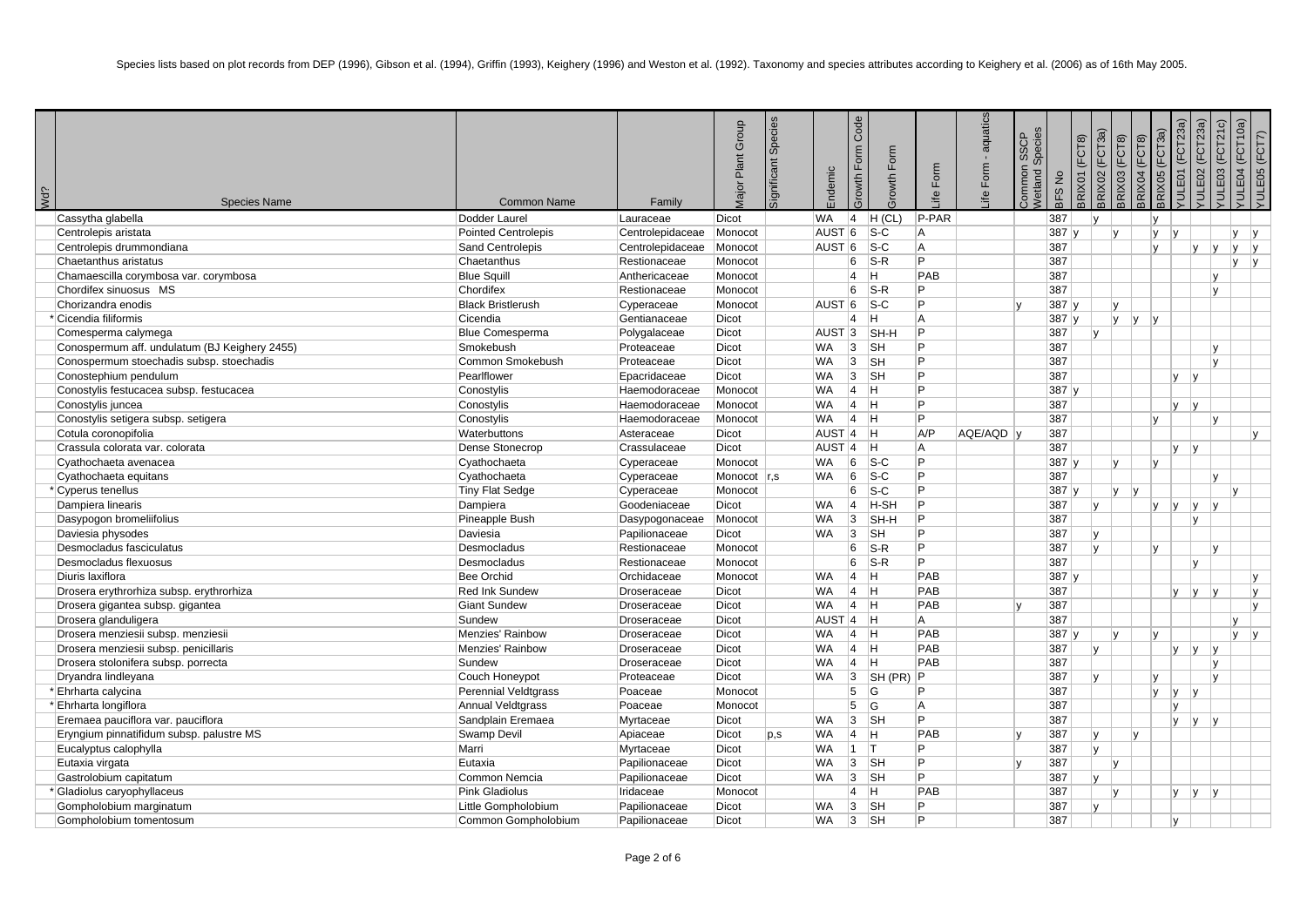| Wd? | <b>Species Name</b>                                              | <b>Common Name</b>  | Family           | <b>Aajor Plant Group</b> | Species<br>Significant | Endemic             | Code<br><b>Grm</b><br>LĹ<br>Growth | Form<br>rowth             | Form<br>e.     | aquatics<br>$\mathbf{r}$<br>Form<br>₫. | Species<br><b>SSCP</b><br>Common<br>Vetland S | $\stackrel{\mathtt{o}}{z}$<br>3FS | FCT8)<br>RIX01 | BRIX02 (FCT3a) | 3RIX03 (FCT8) | 3RIX05 (FCT3a)<br>(FCT8)<br>BRIX04 | (FCT23a)<br>E<br>Ē | E02 (FCT23a)<br>Η | (FCT21c)<br>E03<br>$\overline{5}$ | E04 (FCT10a)<br>YULE05 (FCT7)<br>È, |  |
|-----|------------------------------------------------------------------|---------------------|------------------|--------------------------|------------------------|---------------------|------------------------------------|---------------------------|----------------|----------------------------------------|-----------------------------------------------|-----------------------------------|----------------|----------------|---------------|------------------------------------|--------------------|-------------------|-----------------------------------|-------------------------------------|--|
|     | Gonocarpus paniculatus                                           | Gonocarpus          | Haloragaceae     | Dicot                    |                        | <b>WA</b>           | $\vert$ 4                          | <b>H</b>                  | P              |                                        |                                               | 387                               |                |                |               |                                    |                    | v                 |                                   |                                     |  |
|     | Gonocarpus pithyoides                                            | Gonocarpus          | Haloragaceae     | Dicot                    |                        | <b>WA</b>           | $\vert 4 \vert$                    | H                         | Þ              |                                        |                                               | 387                               |                |                |               |                                    | V                  | V                 |                                   |                                     |  |
|     | Goodenia caerulea                                                | Goodenia            | Goodeniaceae     | <b>Dicot</b>             |                        | <b>WA</b>           | $\vert$ 4                          | H-SH                      | P              |                                        |                                               | 387                               | $\mathsf{v}$   |                |               |                                    |                    |                   |                                   |                                     |  |
|     | Goodenia micrantha                                               | Goodenia            | Goodeniaceae     | Dicot                    |                        | <b>WA</b>           | 4                                  | H                         | Þ              |                                        |                                               | 387                               |                |                | Iv.           | V                                  |                    |                   |                                   | <b>v</b>                            |  |
|     | Goodenia pulchella                                               | Goodenia            | Goodeniaceae     | Dicot                    |                        | <b>WA</b>           | 4                                  | H                         | P              |                                        | $\mathbf{v}$                                  | 387 y                             |                | M              |               |                                    |                    |                   |                                   |                                     |  |
|     | Gratiola pubescens                                               | Gratiola            | Scrophulariaceae | Dicot                    |                        | AUST <sub>4</sub>   |                                    | -lH                       | A              |                                        |                                               | 387                               |                |                | $\mathsf{v}$  |                                    |                    |                   |                                   |                                     |  |
|     | Grevillea bipinnatifida                                          | Fuchsia Grevillea   | Proteaceae       | Dicot                    |                        | <b>WA</b>           | 3                                  | SH(PR)                    | Þ              |                                        |                                               | 387y                              |                |                |               | $\mathsf{v}$                       |                    |                   |                                   |                                     |  |
|     | Haemodorum laxum                                                 | Haemodorum          | Haemodoraceae    | Monocot                  |                        | <b>WA</b>           | 4                                  | H                         | PAB            |                                        |                                               | 387                               | lv.            |                |               |                                    |                    |                   | v                                 |                                     |  |
|     | Haemodorum loratum                                               | Haemodorum          | Haemodoraceae    | Monocot P3/p,s,d WA      |                        |                     | 4                                  | <b>H</b>                  | PAB            |                                        |                                               | 387                               |                |                |               | $\mathsf{v}$                       |                    |                   |                                   |                                     |  |
|     | Haemodorum simplex                                               | Haemodorum          | Haemodoraceae    | Monocot                  |                        | <b>WA</b>           | 4                                  | H                         | PAB            |                                        |                                               | 387 y                             |                | IV.            | y             | $\mathsf{V}$                       |                    |                   |                                   |                                     |  |
|     | Hakea candolleana                                                | Candolle's Hakea    | Proteaceae       | Dicot                    |                        | <b>WA</b>           | 3                                  | $\overline{\mathsf{S}}$ H | P              |                                        |                                               | 387                               |                |                |               |                                    |                    |                   | v                                 |                                     |  |
|     | Hakea incrassata                                                 | Marble Hakea        | Proteaceae       | <b>Dicot</b>             |                        | <b>WA</b>           | 3                                  | <b>SH</b>                 | Þ              |                                        |                                               | 387                               |                |                |               | v                                  |                    |                   |                                   |                                     |  |
|     | Hakea prostrata                                                  | Harsh Hakea         | Proteaceae       | <b>Dicot</b>             |                        | <b>WA</b>           | 3                                  | <b>SH</b>                 | $\overline{P}$ |                                        |                                               | 387                               | v              |                |               |                                    |                    |                   |                                   |                                     |  |
|     | Halosarcia halocnemoides subsp. halocnemoides                    | Shrubby Samphire    | Chenopodiaceae   | Dicot                    |                        | $AUST$ 3            |                                    | <b>SH</b>                 | P              |                                        |                                               | 387                               |                |                |               |                                    |                    |                   |                                   | V                                   |  |
|     | Hibbertia huegelii                                               | Huegel's Hibbertia  | Dilleniaceae     | Dicot                    |                        | WA                  | 3                                  | <b>SH</b>                 | Þ              |                                        |                                               | 387                               |                |                |               |                                    |                    |                   | v                                 |                                     |  |
|     | Hibbertia hypericoides                                           | Common Hibbertia    | Dilleniaceae     | Dicot                    |                        | <b>WA</b>           | 3                                  | <b>SH</b>                 | P              |                                        |                                               | 387                               | V.             |                |               | $\mathsf{v}$                       | V                  | $\mathsf{v}$      |                                   |                                     |  |
|     | Hibbertia racemosa                                               | Stalked Hibbertia   | Dilleniaceae     | Dicot                    |                        | <b>WA</b>           | 3                                  | <b>SH</b>                 | P              |                                        |                                               | 387                               |                |                |               |                                    | <b>y</b>           | v                 |                                   |                                     |  |
|     | Hovea trisperma var. trisperma                                   | Common Hovea        | Papilionaceae    | Dicot                    |                        | <b>WA</b>           | 3                                  | <b>SH</b>                 | Þ              |                                        |                                               | 387                               |                |                |               |                                    | <b>v</b>           | v                 |                                   |                                     |  |
|     | Hyalosperma cotula                                               | Hyalosperma         | Asteraceae       | <b>Dicot</b>             |                        | <b>WA</b>           | $\vert 4 \vert$                    | IH.                       | A              |                                        |                                               | 387                               |                |                | $\mathsf{v}$  |                                    |                    |                   |                                   |                                     |  |
|     | Hydrocotyle callicarpa                                           | Pennywort           | Apiaceae         | Dicot                    |                        | $AUST$ <sup>4</sup> |                                    | H.                        | A              |                                        |                                               | 387                               | v              |                |               |                                    |                    |                   |                                   |                                     |  |
|     | Hydrocotyle diantha                                              | Pennywort           | Apiaceae         | <b>Dicot</b>             |                        | <b>WA</b>           | $\vert 4 \vert$                    | lн.                       | A              |                                        |                                               | 387                               |                |                |               | $\mathsf{v}$                       |                    |                   |                                   | <b>V</b>                            |  |
|     | Hypocalymma angustifolium                                        | <b>White Myrtle</b> | Myrtaceae        | <b>Dicot</b>             |                        | <b>WA</b>           | 3                                  | $\overline{\mathsf{S}}$ H | Þ              |                                        |                                               | 387 y                             |                |                |               |                                    |                    |                   | lv.                               | lv.                                 |  |
|     | Hypochaeris glabra                                               | Flatweed            | Asteraceae       | Dicot                    |                        |                     | 4                                  | H.                        | A              |                                        |                                               | 387 y                             | V              |                |               |                                    | V                  | y                 | ly.<br> V                         | lv.                                 |  |
|     | Hypolaena exsulca                                                | Hypolaena           | Restionaceae     | Monocot                  |                        |                     | 6                                  | $\mathsf{S-R}$            | Þ              |                                        |                                               | 387                               | $\mathsf{v}$   |                |               | $\mathsf{v}$                       |                    |                   |                                   |                                     |  |
|     | Isolepis cernua                                                  | Nodding Clubrush    | Cyperaceae       | Monocot                  |                        | AUST <sub>6</sub>   |                                    | $ S-C$                    | A              |                                        |                                               | 387 y                             |                | ly.            | V             |                                    |                    |                   | lv.                               |                                     |  |
|     | Isolepis marginata                                               | Coarse Clubrush     | Cyperaceae       | Monocot                  |                        | $AUST$ 6            |                                    | $ S-C$                    | A              |                                        |                                               | 387                               |                |                |               |                                    | $\mathsf{v}$       |                   |                                   |                                     |  |
|     | Isolepis oldfieldiana                                            | Oldfield's Clubrush | Cyperaceae       | Monocot                  |                        | WA                  | 6                                  | $ S-C$                    | A              |                                        |                                               | 387                               |                | lv.            |               |                                    |                    |                   |                                   | v                                   |  |
|     | Isotoma pusilla                                                  | Isotoma             | Lobeliaceae      | Dicot                    |                        | <b>WA</b>           | $\vert 4 \vert$                    | H.                        | A              |                                        |                                               | 387                               |                |                | y             |                                    |                    |                   |                                   |                                     |  |
|     | Jacksonia floribunda                                             | Holly Jacksonia     | Papilionaceae    | Dicot                    |                        | <b>WA</b>           | 3                                  | <b>SH</b>                 | $\overline{P}$ |                                        |                                               | 387                               |                |                |               |                                    |                    | $y \mid y \mid y$ |                                   |                                     |  |
|     | Johnsonia pubescens subsp. pubescens                             | Hairy Johnsonia     | Anthericaceae    | Monocot                  |                        | <b>WA</b>           | 4                                  | H                         | Þ              |                                        |                                               | 387                               |                |                |               |                                    | $ v $ $ v $        |                   |                                   |                                     |  |
|     | Uuncus capitatus                                                 | Capitate Rush       | Juncaceae        | Monocot                  |                        |                     | 6                                  | S-J                       | A              |                                        |                                               | 387                               |                | lv.            |               |                                    |                    |                   | lv.                               |                                     |  |
|     | Kennedia prostrata                                               | Running Postman     | Papilionaceae    | Dicot                    |                        | $AUST$ <sup>4</sup> |                                    | $H$ (PR)                  | P              |                                        |                                               | 387                               | v              |                |               |                                    |                    |                   |                                   |                                     |  |
|     | Kingia australis                                                 | Kingia              | Dasypogonaceae   | Monocot                  |                        | <b>WA</b>           | $\vert 4 \vert$                    | H                         | Þ              |                                        |                                               | 387                               | IV.            |                |               | IV.                                |                    |                   |                                   |                                     |  |
|     | Kunzea glabrescens                                               | Spearwood           | Myrtaceae        | <b>Dicot</b>             |                        | <b>WA</b>           | 3                                  | <b>SH</b>                 | P              |                                        |                                               | 387                               |                |                |               |                                    |                    | lv.               |                                   |                                     |  |
|     | Kunzea micrantha subsp. micrantha                                | Clay Kunzea         | Myrtaceae        | <b>Dicot</b>             |                        | <b>WA</b>           | 3                                  | <b>SH</b>                 | P              |                                        |                                               | 387 y                             |                | v              |               | v                                  |                    |                   |                                   |                                     |  |
|     | Lachnagrostis filiformis                                         | Blowngrass          | Poaceae          | Monocot                  |                        | AUST $ 5 $          |                                    | G                         | A              |                                        |                                               | 387                               |                |                | $\mathsf{v}$  |                                    |                    |                   |                                   |                                     |  |
|     | Laxmannia ramosa subsp. ramosa                                   | Paper Lily          | Anthericaceae    | Monocot                  |                        | WA                  | $\vert 4 \vert$                    | H.                        | P              |                                        |                                               | 387                               |                |                |               |                                    |                    |                   | lv.                               |                                     |  |
|     | Laxmannia sessiliflora subsp. australis                          | Paper Lily          | Anthericaceae    | Monocot                  |                        | <b>WA</b>           | 4                                  | IH.                       | P              |                                        |                                               | 387                               |                |                |               | <b>V</b>                           | y                  | V                 |                                   |                                     |  |
|     | Laxmannia squarrosa                                              | Paper Lily          | Anthericaceae    | Monocot                  |                        | <b>WA</b>           | $\vert 4 \vert$                    | IH.                       | P              |                                        |                                               | 387                               |                |                |               |                                    | V                  | V                 |                                   |                                     |  |
|     | Lepidosperma sp. (Coastal terete) (BJ Keighery and N Gibson 231) | Lepidosperma        | Cyperaceae       | Monocot                  |                        | <b>WA</b>           | 6                                  | $ S-C$                    | Þ              |                                        |                                               | 387                               |                |                |               |                                    |                    |                   | V                                 |                                     |  |
|     | Lepidosperma squamatum                                           | Common Lepidosperma | Cyperaceae       | Monocot                  |                        | <b>WA</b>           | 6                                  | $ S-C$                    | P              |                                        |                                               | 387                               | <b>V</b>       |                |               | v                                  |                    |                   |                                   |                                     |  |
|     | Leporella fimbriata                                              | Hare Orchid         | Orchidaceae      | Monocot                  |                        | <b>WA</b>           | 4                                  | H.                        | PAB            |                                        |                                               | 387                               | lv.            |                |               |                                    |                    | Iv.               | lv                                |                                     |  |
|     | Lepyrodia glauca                                                 | Lepyrodia           | Restionaceae     | Monocot                  |                        |                     | 6                                  | $ S-R$                    | Þ              |                                        |                                               | 387                               |                |                | lv.           |                                    |                    |                   |                                   |                                     |  |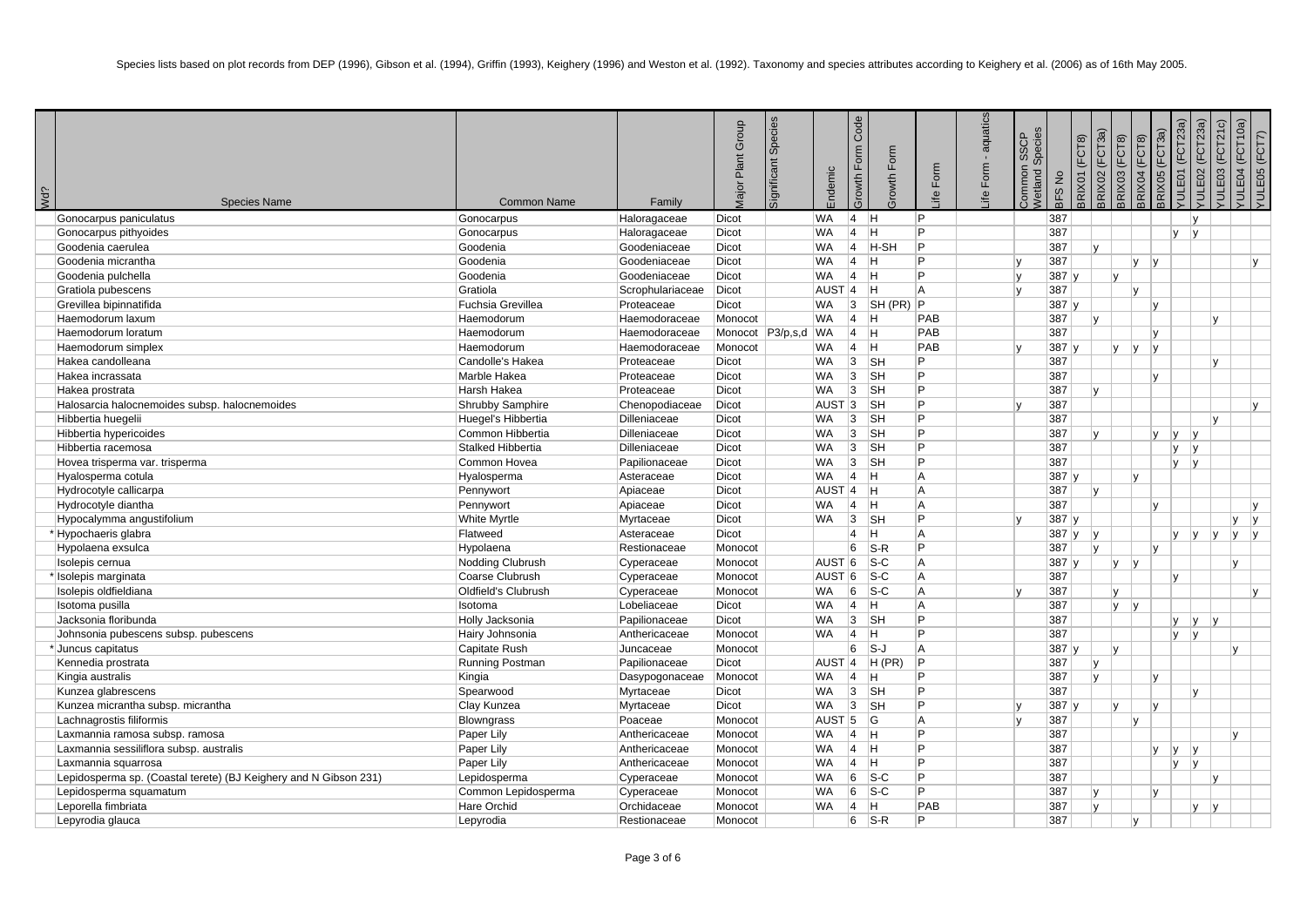| Wd? | <b>Species Name</b>                                       | <b>Common Name</b>      | Family           | <b>Aajor Plant Group</b> | Species<br>ignificant | Endemic             | Code<br>Form<br>Form<br><b>UMO</b> .<br>Growth | Form<br>$\oplus$ | aquatics<br>$\mathbf{r}$<br>Form<br>₫. | Species<br><b>SSCP</b><br>Common<br>Vetland S | $\stackrel{\mathtt{o}}{z}$<br>3FS | BRIX02 (FCT3a)<br>FCT8)<br>RIX01 | 3RIX03 (FCT8) | (FCT8)<br>BRIX04 | 3RIX05 (FCT3a) | (FCT23a)<br>E01<br>Ē | E02 (FCT23a)<br>/ULE03 (FCT21c)<br>ミ | E04 (FCT10a)<br>$\equiv$ | /ULE05 (FCT7) |
|-----|-----------------------------------------------------------|-------------------------|------------------|--------------------------|-----------------------|---------------------|------------------------------------------------|------------------|----------------------------------------|-----------------------------------------------|-----------------------------------|----------------------------------|---------------|------------------|----------------|----------------------|--------------------------------------|--------------------------|---------------|
|     | Lepyrodia muirii                                          | Lepyrodia               | Restionaceae     | Monocot                  |                       |                     | 6<br>$S-R$                                     | P.               |                                        | lv.                                           | 387                               |                                  |               | V                |                |                      |                                      |                          |               |
|     | Leucopogon aff. oliganthus (Gibson et al. 1994)           | <b>Beard Heath</b>      | Epacridaceae     | Dicot                    |                       | <b>WA</b>           | 3 <br><b>SH</b>                                | P                |                                        |                                               | 387                               |                                  |               |                  |                |                      |                                      | $\mathsf{v}$             |               |
|     | Leucopogon conostephioides                                | <b>Beard Heath</b>      | Epacridaceae     | <b>Dicot</b>             |                       | <b>WA</b>           | 3 <br><b>SH</b>                                | Þ                |                                        |                                               | 387                               |                                  |               |                  |                | <b>V</b><br> v       |                                      |                          |               |
|     | Leucopogon squarrosus                                     | <b>Beard Heath</b>      | Epacridaceae     | Dicot                    |                       | <b>WA</b>           | 3<br><b>SH</b>                                 | P                |                                        |                                               | 387                               |                                  |               |                  |                | V                    |                                      |                          |               |
|     | Levenhookia stipitata                                     | Common Stylewort        | Stylidiaceae     | Dicot                    |                       | <b>WA</b>           | $\vert 4 \vert$<br>IH.                         | A                |                                        |                                               | 387                               |                                  |               |                  |                | <b>y</b><br> V       | lv                                   |                          |               |
|     | Lomandra caespitosa                                       | <b>Tufted Lomandra</b>  | Dasypogonaceae   | Monocot                  |                       | <b>WA</b>           | $\vert$ 4<br><b>H</b>                          | Þ                |                                        |                                               | 387                               |                                  |               |                  |                |                      |                                      |                          |               |
|     | Lomandra hermaphrodita                                    | Lomandra                | Dasypogonaceae   | Monocot                  |                       | WA                  | $\vert 4 \vert$<br><b>H</b>                    | Þ                |                                        |                                               | 387                               |                                  |               |                  |                | <b>V</b><br> V       | $\mathsf{v}$                         |                          |               |
|     | Lomandra micrantha subsp. micrantha                       | Lomandra                | Dasypogonaceae   | Monocot                  |                       | $AUST$ <sup>4</sup> | Iн.                                            | P                |                                        |                                               | 387 y                             |                                  |               |                  |                |                      |                                      |                          |               |
|     | Lomandra nigricans                                        | Lomandra                | Dasypogonaceae   | Monocot                  |                       | WA                  | $\vert 4 \vert$<br>H                           | P                |                                        |                                               | 387                               |                                  |               |                  |                | IV.                  |                                      |                          |               |
|     | Lomandra odora                                            | Tiered Lomandra         | Dasypogonaceae   | Monocot                  |                       | <b>WA</b>           | 4<br>Iн.                                       | Þ                |                                        |                                               | 387                               | v                                |               |                  |                |                      |                                      |                          |               |
|     | Lomandra sericea                                          | Silky Lomandra          | Dasypogonaceae   | Monocot                  |                       | WA                  | $\vert$ 4<br>IH.                               | Þ                |                                        |                                               | 387                               |                                  |               |                  |                | Iv.                  |                                      |                          |               |
|     | Lyginia barbata                                           | Lyginia                 | Restionaceae     | Monocot                  |                       |                     | 6<br>$ S-R$                                    | Þ                |                                        |                                               | 387                               |                                  |               |                  |                | <b>V</b>             | y                                    | y                        |               |
|     | Lysinema ciliatum                                         | Curry Lysinema          | Epacridaceae     | <b>Dicot</b>             |                       | <b>WA</b>           | 3 <br><b>SH</b>                                | Þ                |                                        |                                               | 387                               |                                  |               |                  | $\mathsf{v}$   |                      |                                      |                          |               |
|     | Meeboldina cana                                           | Meeboldina              | Restionaceae     | Monocot                  |                       |                     | 6<br>$S-R$                                     | P                |                                        |                                               | 387y                              |                                  | ly.           | y                | $\mathsf{V}$   |                      |                                      |                          |               |
|     | Meeboldina coangustata                                    | Meeboldina              | Restionaceae     | Monocot                  |                       |                     | 6<br>$S-R$                                     | P                |                                        | $\mathsf{v}$                                  | 387                               |                                  | lv.           |                  |                |                      |                                      |                          |               |
|     | Melaleuca lateritia                                       | Robin Redbreast Bush    | Myrtaceae        | <b>Dicot</b>             |                       |                     | 3<br><b>SH</b>                                 | Þ                |                                        |                                               | 387                               |                                  |               | Iv.              |                |                      |                                      |                          |               |
|     | Melaleuca sp. B Perth Flora (BJ Keighery and N Gibson 54) | Pink Honeymyrtle        | Myrtaceae        | Dicot                    |                       | <b>WA</b>           | 3 <br><b>SH</b>                                | Þ                |                                        |                                               | 387                               |                                  |               |                  |                | <b>v</b><br> V       | y                                    | $\mathsf{V}$             |               |
|     | Mesomelaena pseudostygia                                  | Semaphore Sedge         | Cyperaceae       | Monocot                  |                       | WA                  | 6<br>$ S-C$                                    | P                |                                        |                                               | 387                               |                                  |               |                  |                |                      | $\mathsf{v}$                         |                          |               |
|     | Mesomelaena tetragona                                     | Large Semaphore Sedge   | Cyperaceae       | Monocot                  |                       | WA                  | 6<br>$ S-C$                                    | Þ                |                                        |                                               | 387 y                             | Iv.                              |               |                  | $\mathsf{v}$   |                      | v                                    |                          |               |
|     | Microlaena stipoides                                      | <b>Weeping Grass</b>    | Poaceae          | Monocot                  |                       | AUST <sub>5</sub>   | lG.                                            | Þ                |                                        |                                               | 387                               | v                                |               |                  |                |                      |                                      |                          |               |
|     | Millotia tenuifolia var. tenuifolia                       | Soft Millotia           | Asteraceae       | Dicot                    |                       | AUST <sup>4</sup>   | Iн.                                            | A                |                                        |                                               | 387                               |                                  |               |                  | $\mathsf{v}$   |                      |                                      |                          |               |
|     | * Monopsis debilis                                        | Monopsis                | Lobeliaceae      | Dicot                    |                       |                     | $\overline{4}$<br><b>H</b>                     | A                |                                        |                                               | 387y                              |                                  | lv.           | y                |                |                      |                                      |                          |               |
|     | Myriocephalus isoetes                                     | Claypan Woolly-heads    | Asteraceae       | <b>Dicot</b>             |                       | <b>WA</b>           | 4<br><b>H</b>                                  | A                | <b>AQD</b>                             |                                               | 387                               |                                  | V             | y                |                |                      |                                      |                          |               |
|     | Neurachne alopecuroidea                                   | Foxtail Mulga Grass     | Poaceae          | Monocot                  |                       | AUST <sub>5</sub>   | G                                              | P                |                                        |                                               | 387y                              | V                                |               |                  | IV.            |                      | v                                    |                          |               |
|     | Nuytsia floribunda                                        | <b>Christmas Tree</b>   | Loranthaceae     | Dicot                    |                       | <b>WA</b>           | $ 1\rangle$<br>IT.                             | P-PAR            |                                        |                                               | 387                               |                                  |               |                  |                | lv                   |                                      |                          |               |
|     | Opercularia vaginata                                      | Opercularia             | Rubiaceae        | <b>Dicot</b>             |                       | <b>WA</b>           | SH-H<br> 3                                     | P                |                                        |                                               | 387 y                             | Iv.                              |               |                  | $\mathsf{v}$   |                      |                                      |                          |               |
|     | Parentucellia viscosa                                     | <b>Sticky Bartsia</b>   | Scrophulariaceae | Dicot                    |                       |                     | $\overline{4}$<br><b>H</b>                     | A                |                                        |                                               | 387                               |                                  | IV.           |                  |                |                      |                                      |                          |               |
|     | Patersonia juncea                                         | Thin-leaved Flag        | Iridaceae        | Monocot                  |                       | <b>WA</b>           | $\vert$ 4<br>Iн.                               | P                |                                        |                                               | 387                               |                                  |               |                  | v              |                      |                                      |                          |               |
|     | Patersonia occidentalis                                   | Purple Flag             | Iridaceae        | Monocot                  |                       | $AUST$ 4            | <b>H</b>                                       | P                |                                        |                                               | 387                               | v                                |               |                  | ly ly          | V                    | ly.                                  | $\mathsf{V}$             |               |
|     | Persoonia angustiflora                                    | Snottygobble            | Proteaceae       | Dicot                    |                       | <b>WA</b>           | 3<br><b>SH</b>                                 | P                |                                        |                                               | 387                               |                                  |               |                  |                |                      | v                                    |                          |               |
|     | Petrophile juncifolia                                     | Rush Petrophile         | Proteaceae       | Dicot                    |                       | <b>WA</b>           | 3 <br> SH                                      | P                |                                        |                                               | 387                               |                                  |               |                  | $\mathsf{v}$   |                      | $\mathsf{v}$                         |                          |               |
|     | Petrophile linearis                                       | Pixie Mops              | Proteaceae       | Dicot                    |                       | <b>WA</b>           | 3<br><b>SH</b>                                 | P                |                                        |                                               | 387                               |                                  |               |                  |                | V<br> V              |                                      |                          |               |
|     | Petrophile seminuda                                       | Petrophile              | Proteaceae       | <b>Dicot</b>             |                       | <b>WA</b>           | 3 <br><b>SH</b>                                | P                |                                        |                                               | 387                               |                                  |               |                  | IV.            |                      |                                      |                          |               |
|     | Philotheca spicata                                        | Salt and Pepper         | Rutaceae         | <b>Dicot</b>             |                       | AUST <sub>3</sub>   | <b>SH</b>                                      | P                |                                        |                                               | 387                               | $\mathsf{v}$                     |               |                  | v              |                      |                                      |                          |               |
|     | Philydrella drummondii                                    | Drummond's Philydrella  | Philydraceae     | Monocot                  |                       | WA                  | $\vert 4 \vert$<br><b>H</b>                    | PAB              |                                        | $\mathbf v$                                   | 387y                              |                                  | ly.           | y                | IV.            |                      |                                      |                          |               |
|     | Philydrella pygmaea subsp. pygmaea                        | Common Philydrella      | Philydraceae     | Monocot                  |                       | <b>WA</b>           | $\vert$ 4<br><b>H</b>                          | PAB              |                                        | $\mathbf{v}$                                  | 387                               |                                  |               |                  |                |                      |                                      |                          | V             |
|     | Phyllangium paradoxum                                     | Phyllangium             | Loganiaceae      | Dicot                    |                       | <b>WA</b>           | $\vert 4 \vert$<br><b>H</b>                    | A                |                                        |                                               | 387                               |                                  |               |                  | $y \mid y$     | $\mathsf{V}$         | IV.                                  |                          |               |
|     | Phylloglossum drummondii                                  | Pygmy Clubmoss          | Lycopodiaceae    | Fern Ally                |                       | $AUST$ <sup>4</sup> | H                                              | PAB              |                                        |                                               | 387                               |                                  |               |                  |                |                      |                                      | <b>V</b>                 |               |
|     | Pimelea imbricata var. major                              | Swamp Banjine           | Thymelaeaceae    | Dicot                    | <b>s</b>              | WA                  | 3 <br>$\overline{\mathsf{S}}$ H                | P                |                                        | $\mathbf{v}$                                  | 387                               |                                  | ly.           | y                |                |                      |                                      |                          |               |
|     | Podolepis gracilis (Swamp form) (GJ Keighery 13126)       | Swamp Podolepis         | Asteraceae       | Dicot                    |                       | <b>WA</b>           | 4<br><b>H</b>                                  | A                |                                        |                                               | 387y                              |                                  |               | $ y $ $ y $      |                |                      |                                      | lv.                      |               |
|     | Podotheca angustifolia                                    | <b>Sticky Podotheca</b> | Asteraceae       | Dicot                    |                       | $AUST$ 4            | H                                              | A                |                                        |                                               | 387                               |                                  |               |                  |                | y<br> V              | IV.                                  |                          |               |
|     | Pogonolepis stricta                                       | Pogonolepis             | Asteraceae       | Dicot                    |                       | AUST <sub>14</sub>  | H                                              | A                |                                        |                                               | 387                               |                                  |               | lv.              |                |                      |                                      |                          | v             |
|     | Polypogon tenellus                                        | <b>Native Barbgrass</b> | Poaceae          | Monocot                  |                       | <b>WA</b>           | 5<br><b>G</b>                                  | A                |                                        | $\mathbf v$                                   | 387                               |                                  |               | Iv.              |                |                      |                                      |                          | lv.           |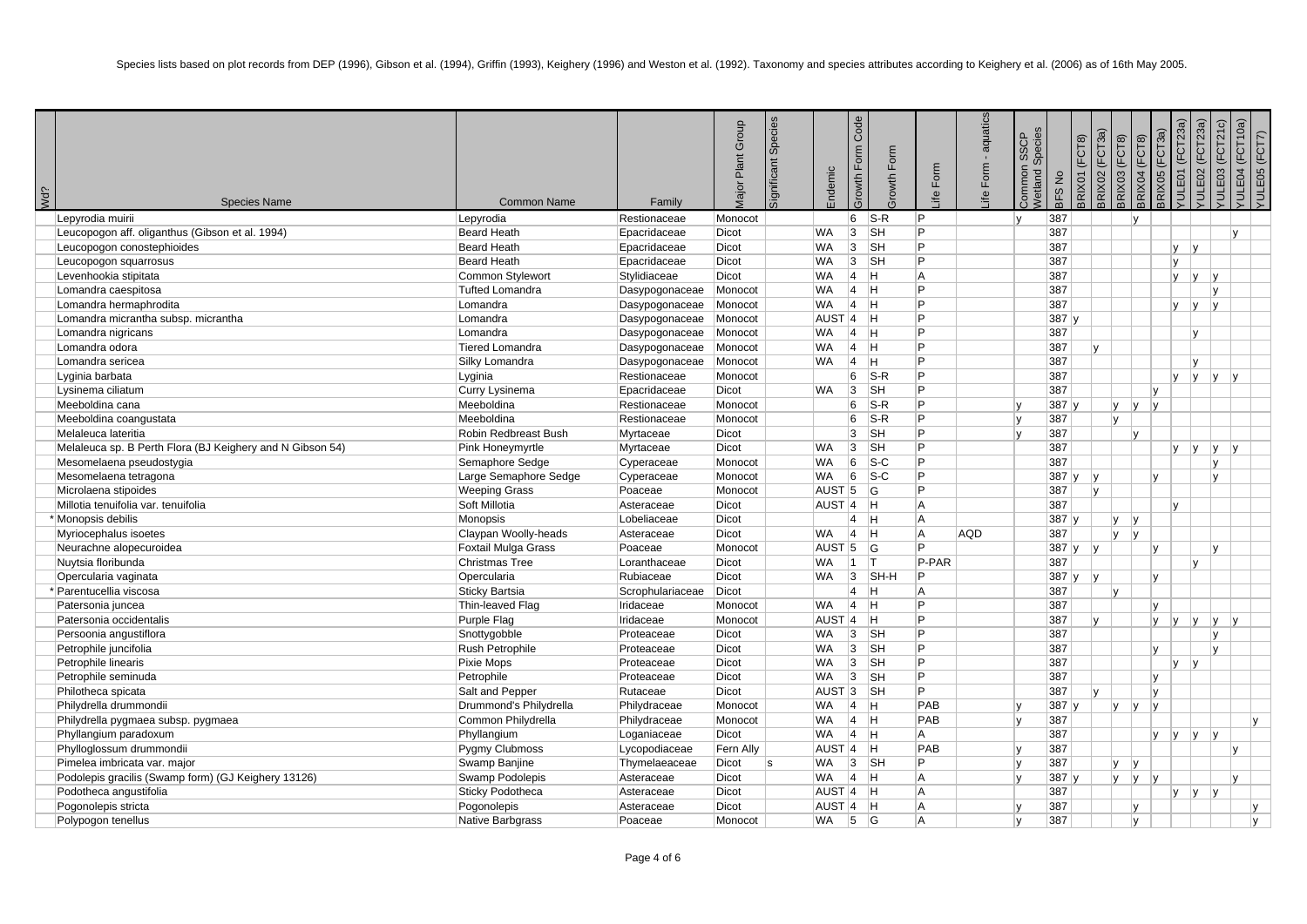| Wd? | <b>Species Name</b>                        | <b>Common Name</b>            | Family          | Plant Group<br>Aajor I | Species<br>ignificant | ndemic            | Code<br>Form<br>Growth | rowth Form | Form<br>$\overline{e}$ | aquatics<br>$\blacksquare$<br>ife Form | Species<br>SSCP<br>ommon<br>etland | RIX01 (FCT8)<br>$\frac{\circ}{\sim}$<br>3FS | 3RIX02 (FCT3a) | RIX03 (FCT8) | 3RIX04 (FCT8) | /ULE01 (FCT23a)<br>$\mathbb{R}$<br><b>FCT</b><br>BRIX05 | 'ULE02 (FCT23a) | (FCT21c)<br>E03<br>$\exists$ | /ULE04 (FCT10a)<br>(FCT7)<br>YULE05 |
|-----|--------------------------------------------|-------------------------------|-----------------|------------------------|-----------------------|-------------------|------------------------|------------|------------------------|----------------------------------------|------------------------------------|---------------------------------------------|----------------|--------------|---------------|---------------------------------------------------------|-----------------|------------------------------|-------------------------------------|
|     | Poranthera microphylla                     | Poranthera                    | Euphorbiaceae   | Dicot                  |                       | <b>WA</b>         | $\vert 4 \vert$        | H-SH       | IP.                    |                                        |                                    | 387                                         | $\mathsf{v}$   |              |               | ۱v                                                      |                 |                              |                                     |
|     | Prasophyllum "plurifera" scps              | Leek Orchid                   | Orchidaceae     | Monocot                |                       |                   | $\vert$ 4              | H          | PAB                    |                                        |                                    | 387                                         |                |              |               |                                                         |                 |                              | lv.                                 |
|     | Pterochaeta paniculata                     | <b>Woolly Waitzia</b>         | Asteraceae      | Dicot                  |                       | <b>WA</b>         | $ 4\rangle$            | H          | l A                    |                                        |                                    | 387                                         |                |              |               |                                                         |                 | lv                           |                                     |
|     | Pterostylis vittata                        | <b>Banded Greenhood</b>       | Orchidaceae     | Monocot                |                       | <b>WA</b>         | $\vert$ 4              | H          | PAB                    |                                        |                                    | 387                                         | <b>V</b>       |              |               |                                                         | v               |                              |                                     |
|     | Pyrorchis nigricans                        | <b>Red Beaks</b>              | Orchidaceae     | Monocot                |                       | AUST <sup>4</sup> |                        | <b>H</b>   | PAB                    |                                        |                                    | 387                                         |                |              |               | Iv.                                                     |                 |                              |                                     |
|     | Rhodanthe pyrethrum                        | Claypan Rhodanthe             | Asteraceae      | Dicot                  | P3/p,s                | <b>WA</b>         | $\vert 4 \vert$        | H          | A                      | <b>AQD</b>                             |                                    | 387                                         |                |              | lv.           |                                                         |                 |                              |                                     |
|     | Samolus junceus                            | <b>Reed Samolus</b>           | Primulaceae     | Dicot                  |                       | <b>WA</b>         | $\vert 4 \vert$        | Η          | IP.                    |                                        |                                    | 387                                         |                |              |               |                                                         |                 |                              | <b>y</b>                            |
|     | Scaevola glandulifera                      | <b>Sticky Fanflower</b>       | Goodeniaceae    | Dicot                  |                       | <b>WA</b>         | $\vert$ 4              | H-SH       | IP.                    |                                        |                                    | 387                                         | $\mathsf{v}$   |              |               |                                                         |                 |                              |                                     |
|     | Scaevola lanceolata                        | Fanflower                     | Goodeniaceae    | Dicot                  |                       | <b>WA</b>         | $ 4\rangle$            | H-SH       | IP.                    |                                        | $\mathsf{v}$                       | 387                                         |                |              |               |                                                         |                 | $\mathsf{v}$                 |                                     |
|     | Schoenolaena juncea                        | Rush Umbel                    | Apiaceae        | Dicot                  |                       | <b>WA</b>         | $\vert$ 4              | H          | PAB                    |                                        |                                    | 387                                         |                | V            | v             |                                                         |                 |                              |                                     |
|     | Schoenus bifidus                           | Schoenus                      | Cyperaceae      | Monocot                |                       | <b>WA</b>         | 6                      | $S-C$      | IP.                    |                                        |                                    | 387                                         |                | V            |               |                                                         |                 |                              |                                     |
|     | Schoenus curvifolius                       | Schoenus                      | Cyperaceae      | Monocot                |                       | <b>WA</b>         | 6                      | $S-C$      | IP.                    |                                        |                                    | 387                                         |                |              |               | $y \mid y$                                              |                 |                              |                                     |
|     | Schoenus discifer                          | Schoenus                      | Cyperaceae      | Monocot                |                       | IT.               | 6                      | $S-C$      | A                      |                                        |                                    | 387                                         |                |              |               |                                                         |                 | IV.                          |                                     |
|     | Schoenus humilis                           | Schoenus                      | Cyperaceae      | Monocot                |                       | <b>WA</b>         | 6                      | $S-C$      | A                      |                                        |                                    | 387                                         |                |              |               |                                                         |                 | $\mathsf{v}$                 | y                                   |
|     | Schoenus odontocarpus                      | Schoenus                      | Cyperaceae      | Monocot                |                       | <b>WA</b>         | 6                      | $S-C$      | A                      |                                        |                                    | 387                                         |                | V            |               |                                                         |                 |                              | y                                   |
|     | Schoenus pedicellatus                      | Schoenus                      | Cyperaceae      | Monocot                |                       | <b>WA</b>         | 6                      | $S-C$      | <b>P</b>               |                                        |                                    | 387                                         |                |              |               |                                                         |                 | lv.                          |                                     |
|     | Schoenus plumosus                          | Schoenus                      | Cyperaceae      | Monocot                |                       | <b>WA</b>         | 6                      | $S-C$      | A                      |                                        | $\mathsf{v}$                       | 387                                         |                | y            |               |                                                         |                 |                              |                                     |
|     | Schoenus rigens                            | Schoenus                      | Cyperaceae      | Monocot                |                       | <b>WA</b>         | 6                      | $S-C$      | IP.                    |                                        |                                    | 387 y                                       |                | V            |               |                                                         |                 | v                            |                                     |
|     | Schoenus sculptus                          | Schoenus                      | Cyperaceae      | Monocot                |                       | AUST              | 6                      | $S-C$      | A                      |                                        |                                    | 387 y                                       |                |              |               |                                                         |                 |                              |                                     |
|     | Schoenus subbulbosus                       | Schoenus                      | Cyperaceae      | Monocot                |                       | <b>WA</b>         | 6                      | $S-C$      | Þ                      |                                        |                                    | 387                                         |                |              |               |                                                         |                 | $\mathsf{v}$                 |                                     |
|     | Scholtzia involucrata                      | Scholtzia                     | Myrtaceae       | Dicot                  |                       | <b>WA</b>         | 3                      | <b>SH</b>  | <b>P</b>               |                                        |                                    | 387                                         |                |              |               | IV.                                                     |                 | ١v                           |                                     |
|     | Selaginella gracillima                     | <b>Tiny Clubmoss</b>          | Selaginellaceae | Fern Ally              |                       | lT.               | $\overline{4}$         | H          | A                      |                                        |                                    | 387 v                                       |                |              | l v           |                                                         |                 |                              |                                     |
|     | Siloxerus humifusus                        | Siloxerus                     | Asteraceae      | Dicot                  |                       | <b>WA</b>         | $\vert$ 4              | H          | A                      |                                        |                                    | 387 v                                       |                |              | IV.           | v                                                       |                 | IV.                          | $V$ $V$                             |
|     | Stirlingia latifolia                       | Blueboy                       | Proteaceae      | Dicot                  |                       | <b>WA</b>         | 3                      | <b>SH</b>  | Þ                      |                                        |                                    | 387                                         |                |              |               |                                                         | ٧               |                              |                                     |
|     | Stylidium brunonianum subsp. brunonianum   | Pink Fountain Triggerplant    | Stylidiaceae    | Dicot                  |                       | <b>WA</b>         | $\vert$ 4              | H          | Þ                      |                                        |                                    | 387                                         | v              |              | ly.           | y                                                       |                 |                              |                                     |
|     | Stylidium calcaratum                       | <b>Book Triggerplant</b>      | Stylidiaceae    | Dicot                  |                       | $AUST$  4  H      |                        |            | A                      |                                        |                                    | 387                                         |                | y            | IV.           |                                                         |                 | <b>V</b>                     | y                                   |
|     | Stylidium dichotomum                       | Pins-and-needles              | Stylidiaceae    | Dicot                  |                       | <b>WA</b>         | $\vert$ 4              | <b>H</b>   | Þ                      |                                        |                                    | 387                                         |                |              | l v           |                                                         |                 |                              |                                     |
|     | Stylidium divaricatum                      | Daddy-long-legs               | Stylidiaceae    | <b>Dicot</b>           |                       | <b>WA</b>         | $ 4\rangle$            | <b>H</b>   | Þ                      |                                        |                                    | 387                                         |                |              | IV.           |                                                         |                 |                              | V                                   |
|     | Stylidium guttatum                         | Dotted Triggerplant           | Stylidiaceae    | Dicot                  |                       | <b>WA</b>         | $\vert$ 4              | <b>H</b>   | P                      |                                        |                                    | 387                                         |                |              |               |                                                         |                 | <b>y</b>                     | V                                   |
|     | Stylidium inundatum                        | Hundreds-and-thousands        | Stylidiaceae    | Dicot                  |                       | $AUST$  4  H      |                        |            | A                      |                                        | $\mathsf{v}$                       | 387                                         |                |              |               |                                                         |                 | v                            |                                     |
|     | Stylidium mimeticum                        | False Book Triggerplant       | Stylidiaceae    | Dicot                  | p,s                   | <b>WA</b>         | $\vert$ 4              | H          | A                      |                                        |                                    | 387 y                                       |                |              | l v           |                                                         |                 |                              |                                     |
|     | Stylidium periscelianthum                  | Pantaloon Triggerplant        | Stylidiaceae    | Dicot                  |                       | <b>WA</b>         | $ 4\rangle$            | <b>H</b>   | <b>P</b>               |                                        |                                    | 387 v                                       |                |              |               |                                                         |                 |                              |                                     |
|     | Stylidium petiolare                        | Horn Triggerplant             | Stylidiaceae    | Dicot                  |                       | <b>WA</b>         | $\vert 4 \vert$        | <b>H</b>   | P                      |                                        |                                    | 387 v                                       |                |              | Iv.           |                                                         |                 |                              |                                     |
|     | Stylidium piliferum subsp. piliferum       | Common Butterfly Triggerplant | Stylidiaceae    | Dicot                  |                       | <b>WA</b>         | $\vert$ 4              | <b>H</b>   | Þ                      |                                        |                                    | 387                                         |                |              |               |                                                         |                 |                              |                                     |
|     | Stylidium pulchellum                       | Thumbelina Triggerplant       | Stylidiaceae    | Dicot                  |                       | <b>WA</b>         | $\vert 4 \vert$        | H          | P                      |                                        | $\mathbf{v}$                       | 387 y                                       |                |              |               |                                                         |                 |                              |                                     |
|     | Stylidium repens                           | Matted Triggerplant           | Stylidiaceae    | Dicot                  |                       | <b>WA</b>         | $ 4\rangle$            | H          | IP.                    |                                        |                                    | 387                                         |                |              | l y           | V                                                       | ١v              |                              |                                     |
|     | Stylidium roseo-alatum                     | Pink-wing Triggerplant        | Stylidiaceae    | Dicot                  | s,p                   | <b>WA</b>         | $\vert$ 4              | H          | A                      |                                        |                                    | 387                                         |                |              | lv.           |                                                         |                 |                              |                                     |
|     | Synaphea acutiloba                         | Granite Synaphea              | Proteaceae      | Dicot                  | p,s,e                 | <b>WA</b>         | 3                      | <b>SH</b>  | <b>P</b>               |                                        |                                    | 387                                         |                |              | <b>V</b>      |                                                         |                 |                              |                                     |
|     | Synaphea petiolaris                        | Synaphea                      | Proteaceae      | Dicot                  |                       | <b>WA</b>         | 3                      | <b>SH</b>  | $\overline{P}$         |                                        |                                    | 387                                         |                |              | l y           |                                                         |                 |                              |                                     |
|     | Tetraria octandra                          | Tetraria                      | Cyperaceae      | Monocot                |                       | <b>WA</b>         | $ 6\rangle$            | $ S-C $    | P                      |                                        |                                    | 387                                         | $\mathsf{v}$   |              | lv.           |                                                         |                 |                              |                                     |
|     | Thelymitra flexuosa                        | <b>Twisted Sun Orchid</b>     | Orchidaceae     | Monocot                |                       | <b>WA</b>         | $\vert$ 4              | H          | PAB                    |                                        |                                    | 387                                         |                |              |               |                                                         |                 | $\mathbf{v}$                 |                                     |
|     | Thysanotus manglesianus/patersonii complex | <b>Fringed Lily</b>           | Anthericaceae   | Monocot                |                       | <b>WA</b>         | $\vert 4 \vert$        | $H$ (CL)   | PAB                    |                                        |                                    | 387                                         |                |              |               | IV.                                                     | V               | $\mathsf{v}$                 |                                     |
|     | Thysanotus sparteus                        | Fringed Lily                  | Anthericaceae   | Monocot                |                       | <b>WA</b>         | $\vert 4 \vert$        | H          | D                      |                                        |                                    | 387                                         | v              |              |               |                                                         |                 |                              |                                     |